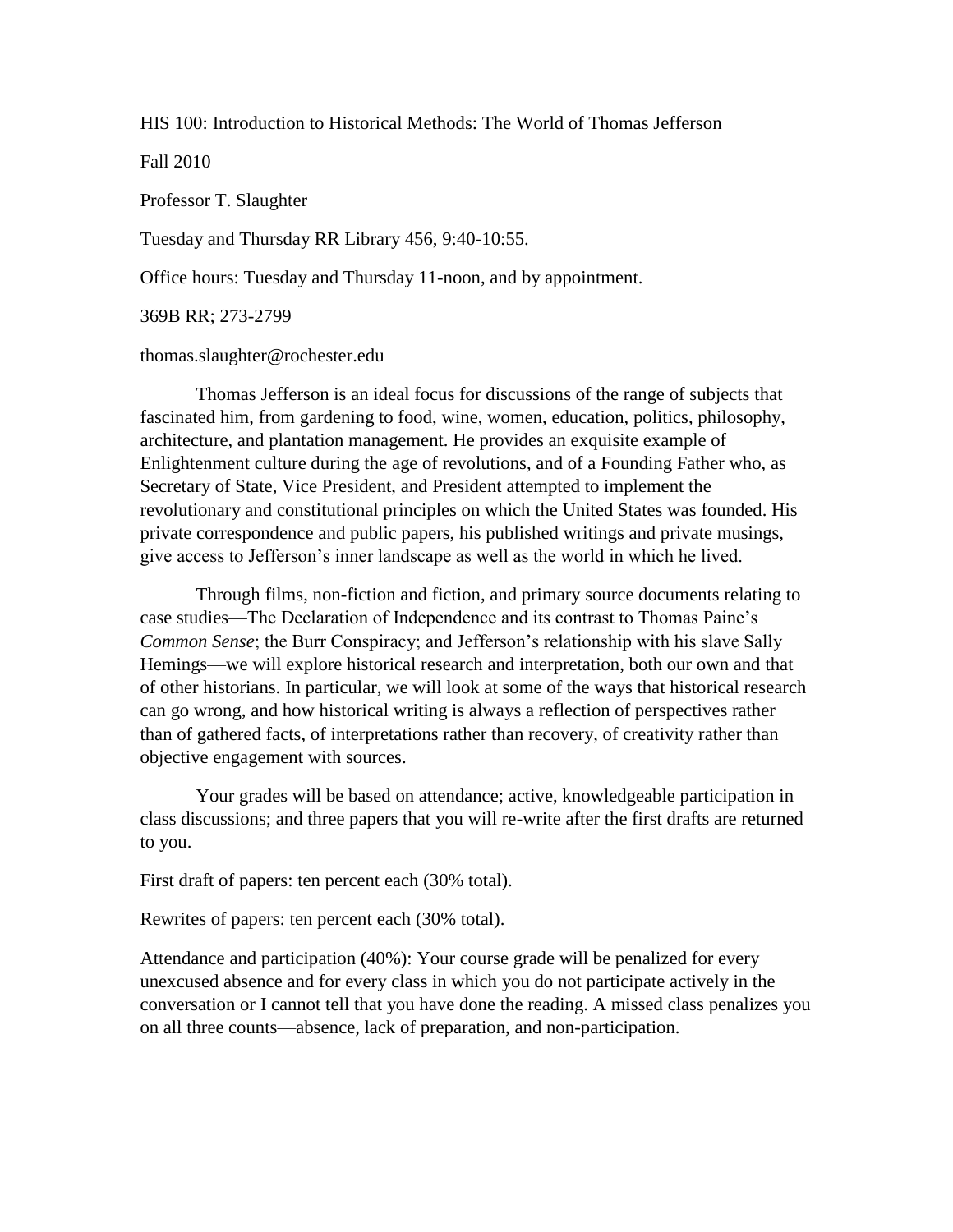Course Materials: You must either purchase the three books that have been ordered through the university bookstore or read them on library reserve:

Gore Vidal, *Burr: A Novel* (NY, 1973).

Joseph Ellis, *What Did the Declaration Declare?* (NY, 1999).

Joyce Appleby, *Thomas Jefferson* (NY, 2003).

You will receive in class a photocopy of Reed and Williams, eds., *The Case of Aaron Burr.* In the second week of class you are assigned a number of articles that you can find on Jstor. The online syllabus on the Blackboard page for this class contains links primary source documents and book excerpts that are also required reading. Paper copies of these sources are also available on reserve at the circulation desk.

# Syllabus

1. Thursday September 2

Introduction

2. Tuesday, September 7

Historians Accused and Convicted: *Arming America*

Reading and discussion:

Michael A. Bellesiles, "The Origins of Gun Culture in the United States, 1760-1865," *Journal of American History* 83 (Sept. 1996): 425-255.

Jack N. Rakove, "Words, Deeds and Guns: 'Arming America' and the Second Amendment," *William and Mary Quarterly* 3d ser., 59 (Jan. 2002): 205-210.

Gloria L. Main, "Many Things Forgotten: The Use of Probate Records in 'Arming America,'" *WMQ* 3d ser., 59 (2002): 211-216.

Ira D. Gruber, "Of Arms and Men: 'Arming America' and Military History," *WMQ* 3d ser., 59 (2002): 217-222.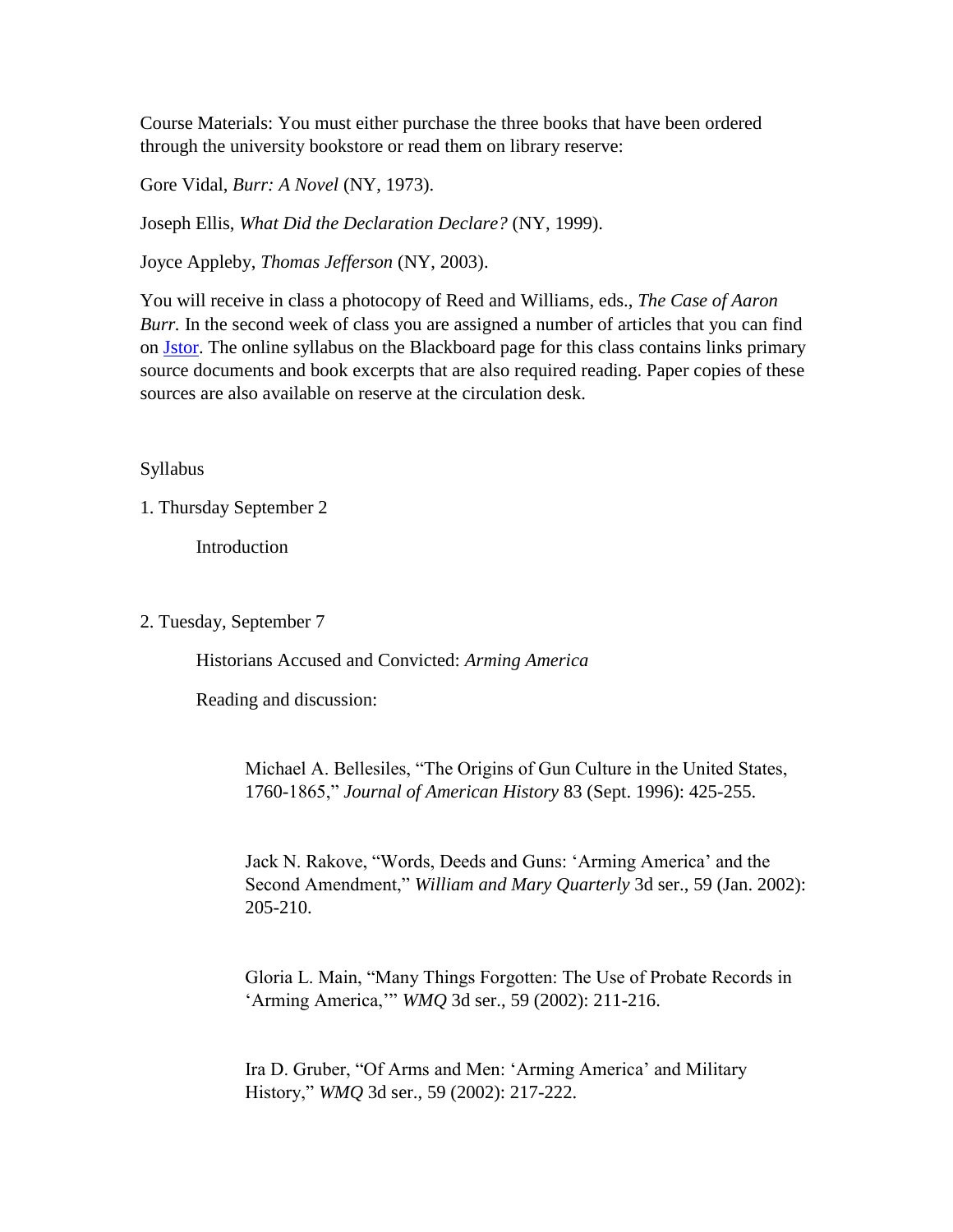Randolph Roth, "Guns, Gun Culture, and Homicide: The Relationship between Firearms, the Uses of Firearms and Interpersonal Violence," *WMQ* 3d ser., 59 (2002): 223-240.

Michael A. Bellesiles, "Exploring America's Gun Culture," *WMQ* 3d ser., 59 (2002): 241-68.

3. Thursday, September 9

Historians Accused and Convicted: Vesey Conspiracy

Youtube: Vesey as martyr in modern perception <http://www.youtube.com/watch?v=j05sCUvzKQ0>

Reading and discussion:

Michael P. Johnson, "Denmark Vesey and His Co-Conspirators," *WMQ* 3d ser., 58 (Oct. 2001): 915-76.

Edward A. Pearson, "Denmark Vesey and His Historians," *WMQ* 3d ser., 59 (Jan. 2002): 147-52.

Winthrop D. Jordan, "The Charleston Hurricane of 1822; Or, the Law's Rampage," *WMQ* 3d ser., 59 (Jan. 2002): 175-178.

#### 4. Tuesday, September 14

Film: Thomas Jefferson: A View from the Mountain (first half).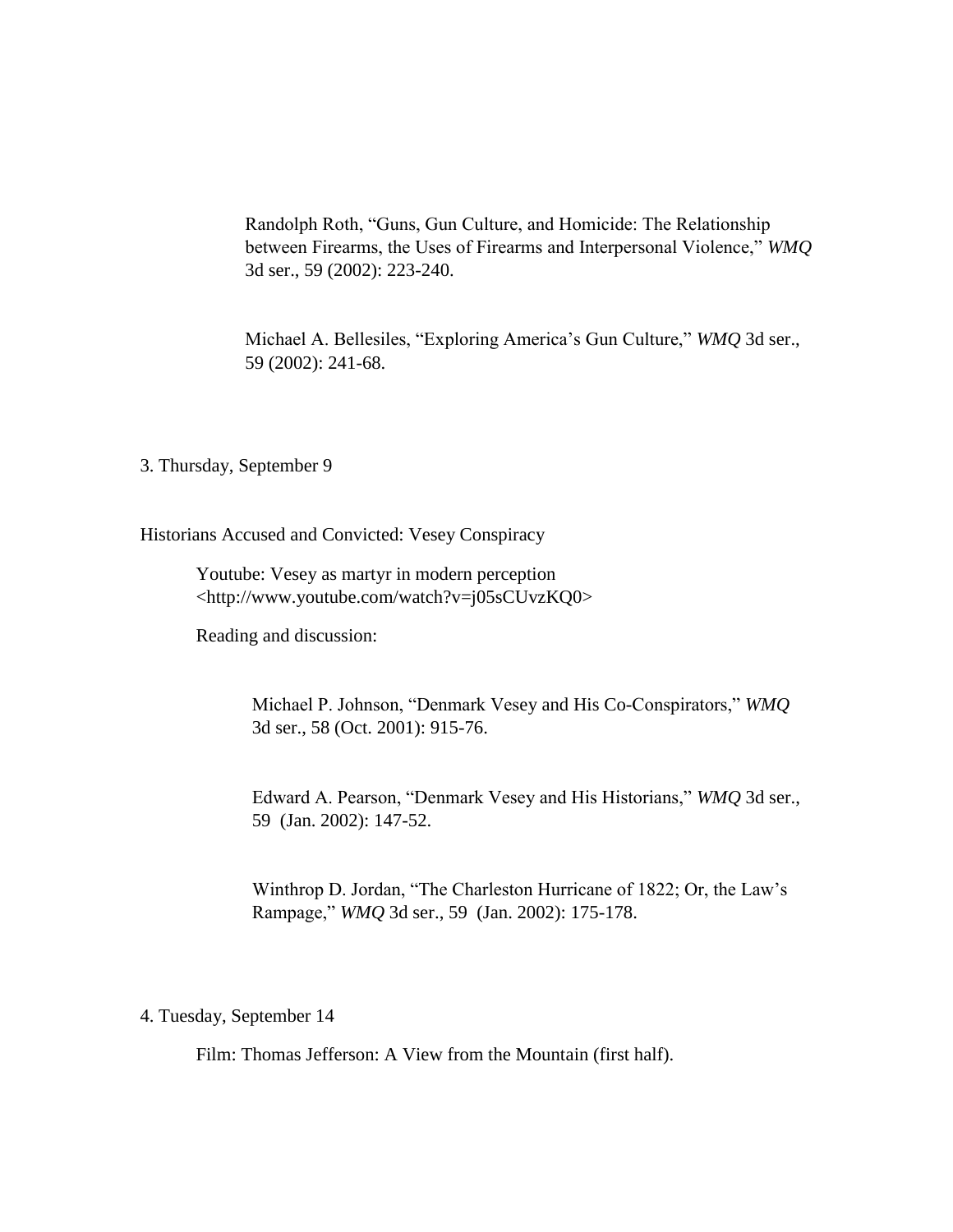\*Paper due at beginning of class (late papers penalized one letter grade and an additional letter grade for each day late after due date): Assess comparatively the mistakes of and consequences for the two historians in the cases we read about. Be specific in your use of evidence from the assigned reading (5 pages, double-spaced with one-inch margins and 12 point font). What, if anything, were they guilty of? Were the accusations or the defenses more convincing? Were the outcomes fair? (You will have to do some online research to discover the outcomes.)

5. Thursday, September 16

Burr Conspiracy

Reading and discussion:

Gore Vidal, *Burr: A Novel* (New York, 1973): 3-104.

6. Tuesday, September 21

Burr Conspiracy

Reading and discussion:

V.B. Reed and J.D. Williams, *The Case of Aaron Burr* (Boston, 1960): 2- 100.

\*First paper returned to you.

7. Thursday, September 23

Burr Conspiracy

Reading and discussion:

Vidal, *Burr*: 105-227.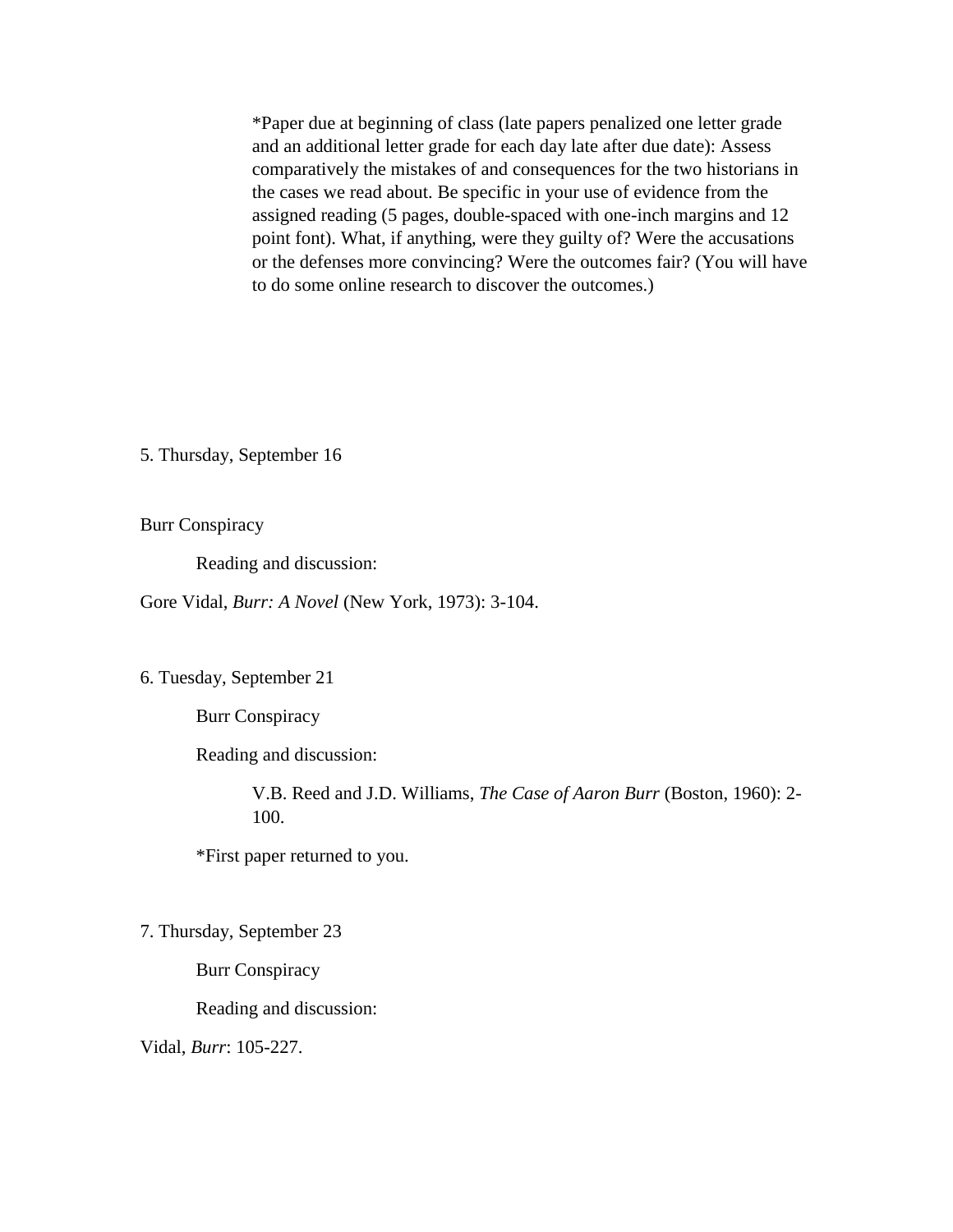## 8. Tuesday, September 28

Film: Thomas Jefferson: A View from the Mountain (second half).

\*First paper rewrite due at beginning of class along with the first draft that I returned to you (late papers penalized one letter grade and an additional letter grade for each day late after due date).

9. Thursday, September 30

Burr Conspiracy

Reading and discussion:

Reed and Williams: 101-98.

10. Tuesday, October 5

Burr Conspiracy

Reading and discussion:

Vidal, *Burr*: 227-322.

11. Thursday, October 7

Burr Conspiracy

Reading and discussion:

Vidal, *Burr*: 323-End.

12. Tuesday, October 12

Film: Jefferson in Paris (first part).

\*Second paper, on Burr Conspiracy due at beginning of class (late papers penalized one letter grade and an additional letter grade for each day late after due date): Was there a conspiracy? If so, to do what and was it treason?

13. Thursday, October 14

Reading and discussion:

Thomas Paine, Common Sense (Philadelphia, 1776).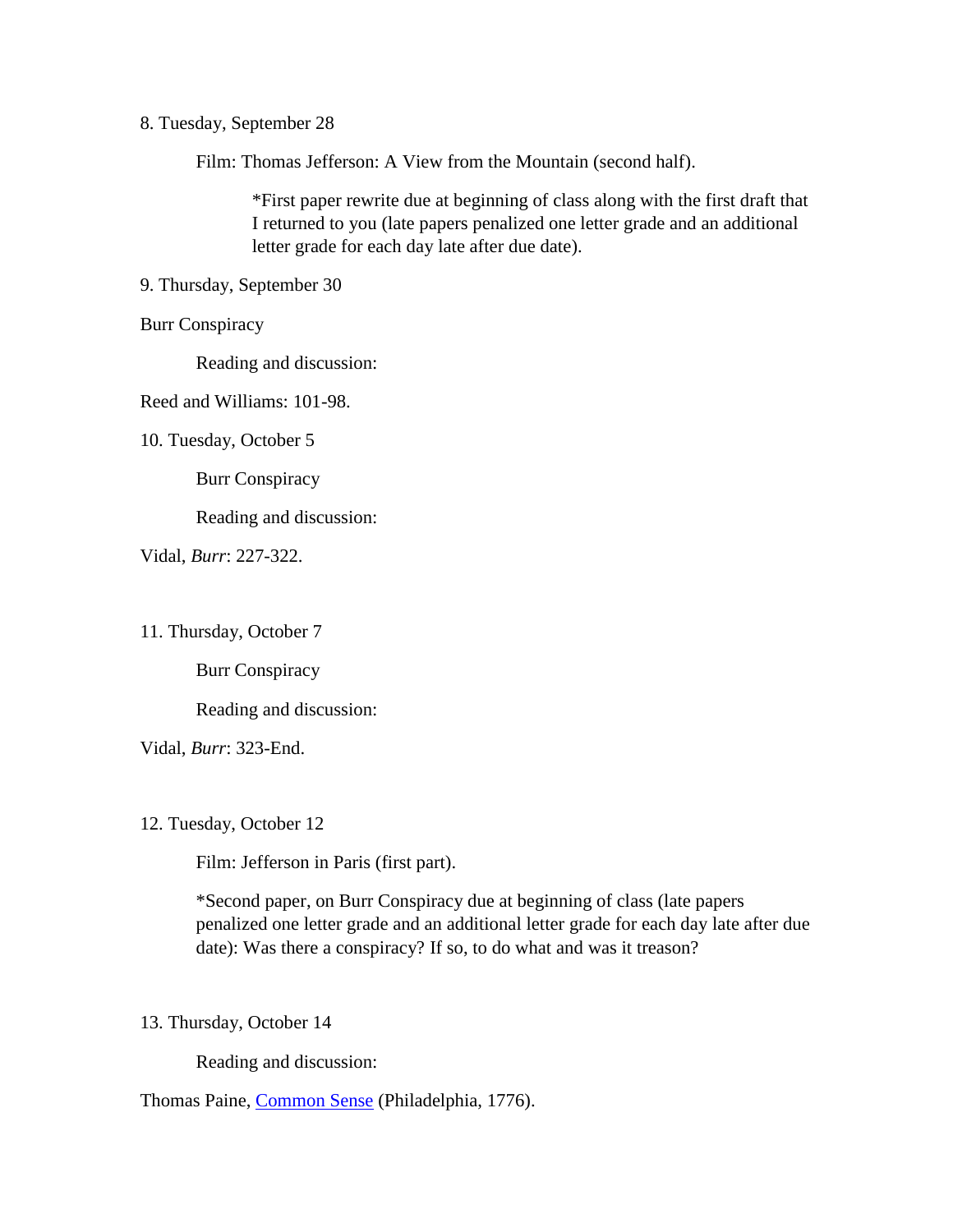14. Tuesday, October 19

Declaration of Independence

Reading and discussion:

Joseph Ellis, *What Did the Declaration Declare?* (New York, 1999).

\*Second paper returned.

15. Thursday, October 21

Film-Jefferson in Paris (second part).

\*Rewrite of second paper due at beginning of class (late papers penalized one letter grade and an additional letter grade for each day late after due date).

16. Tuesday, October 26: Meet with Margaret Becket, history librarian, for introduction to online database.

Jefferson attacked

In class work with *America's Historical Newspapers* online database. Responses

to the following questions are due at the beginning of the next class.

Newspaper HW assignment on Thomas Jefferson and Sally Hemings.

1. When and where did the first accusation that Jefferson had a relationship with a slave appear?

2. How widely did the charges spread?

3. Were there regional concentrations of the publications? Where did more appear; where did fewer appear?

4. What was the defense?

5. When did the story die out?

6. What, in its broadest claims, were the charges against Jefferson? Were they confined to accusations that he had a sexual relationship with a slave?

## 17. Thursday, October 28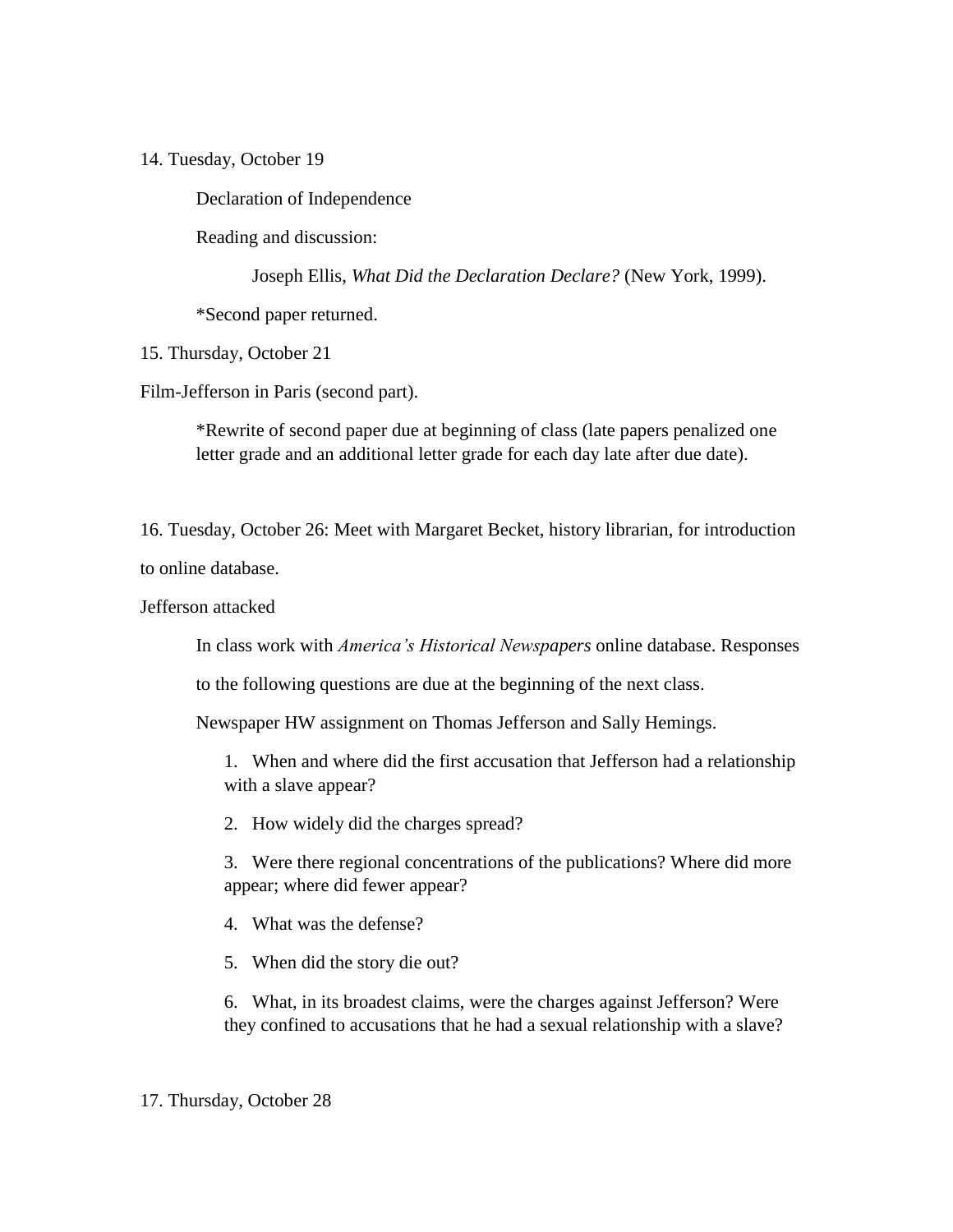Read and discuss:

Joyce Appleby, *Thomas Jefferson* (New York, 2003): 1-71.

18. Tuesday, November 2

Reading and discussion:

Appleby, *Thomas Jefferson*: 72-158.

### 19. Thursday, November 4

Thomas Jefferson Primary Sources

Reading and discussion:

Thomas Jefferson, *Notes on the State of Virginia,* ch. 14 "Law," and ch. 23 "Manners."

Thomas Jefferson to Maria Cosway, Paris, October 12, 1786. **(ER)**

Martha Jefferson Randolph, "Diary," in *The Life of Thomas Jefferson* by George Tucker (London, 1837): 171-172.

# 20. Tuesday, November 9

Jefferson Primary Source Exercise

Reading and discussion

In-class assignment: Attempt to transcribe the letter given to you at the beginning of class.

21. Thursday, November 11

Reading and discussion:

James Callender, "The President Again," *Richmond Recorder*, Reprinted in *The Republican* (September 6, 1802).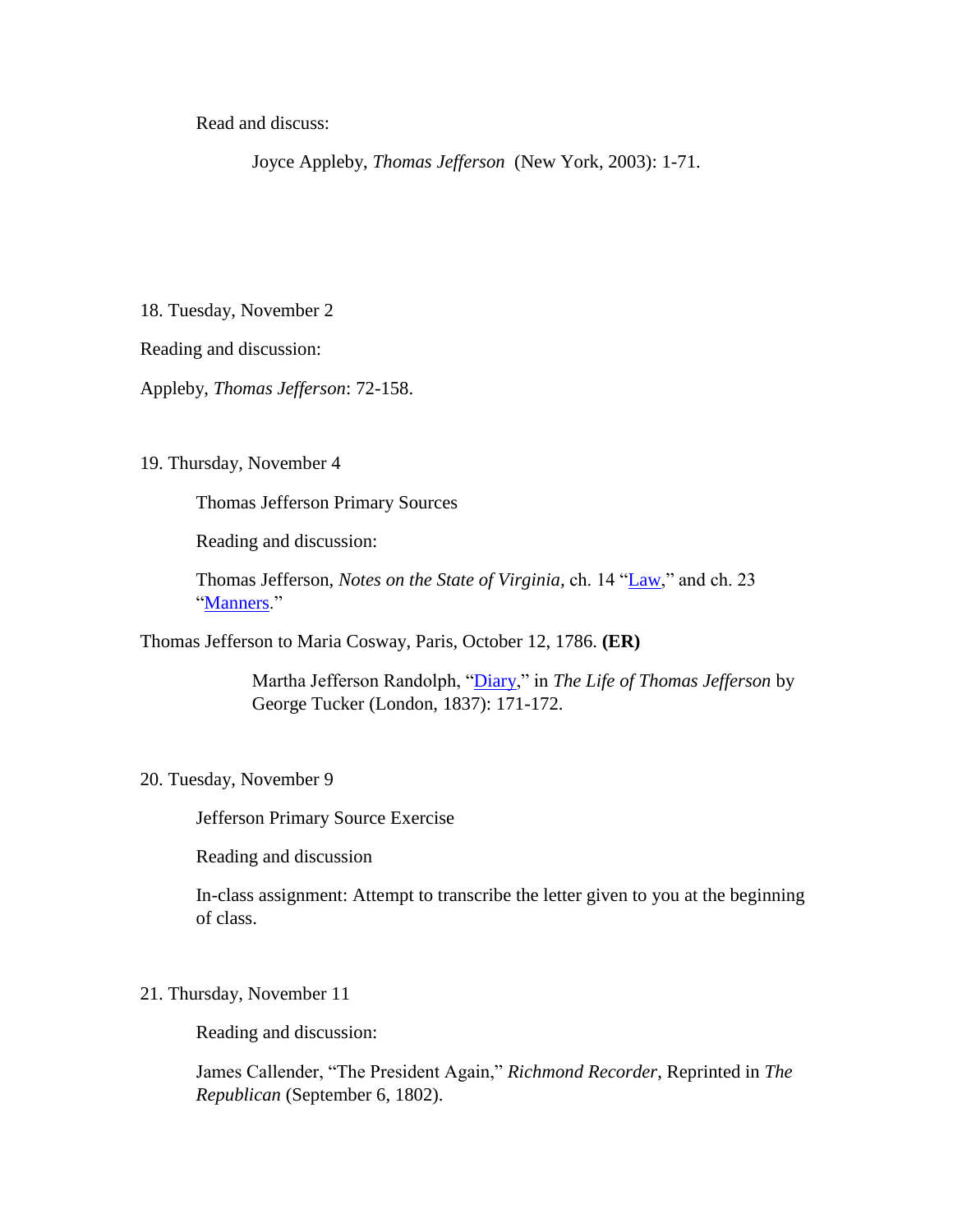Anonymous, "Letter from a Representative…" *Salem Gazette* (February 10, 1803).

# 22. Tuesday, November 16

Reading and discussion:

Madison Hemings, "Life Among the Lowly, No. 1," *Pike County (Ohio) Republican.* March 13, 1873. Reprinted in Fawn Brodie, *Thomas Jefferson: An Intimate History* (New York, 1998): 471-476. **(ER)**

Israel Jefferson, "Reminiscences of Israel Jefferson." Reprinted Brodie, *Thomas Jefferson,* 477-92. **(ER)**

"The Family Denial," Reprinted in Brodie, *Thomas Jefferson,* 493-498. **(ER)**

23. Thursday, November 18

Reading and discussion:

Eugene A. Foster *et al.,* "Jefferson Fathered Slave's Last Child," *Nature* 396 (November 5, 1998): 27-28.

Report of the Research Committee on Thomas Jefferson and Sally Hemings., Thomas Jefferson Foundation, January 2000, Appendix B: Opinions of Scientists Consulted.

24. Tuesday, November 23

\*Paper number three due at the beginning of class (late papers penalized one letter grade and an additional letter grade for each day late). What do we know? What can we know? What do you think? How does it matter?

Film-TBA

25. Thursday, November 25. NO CLASS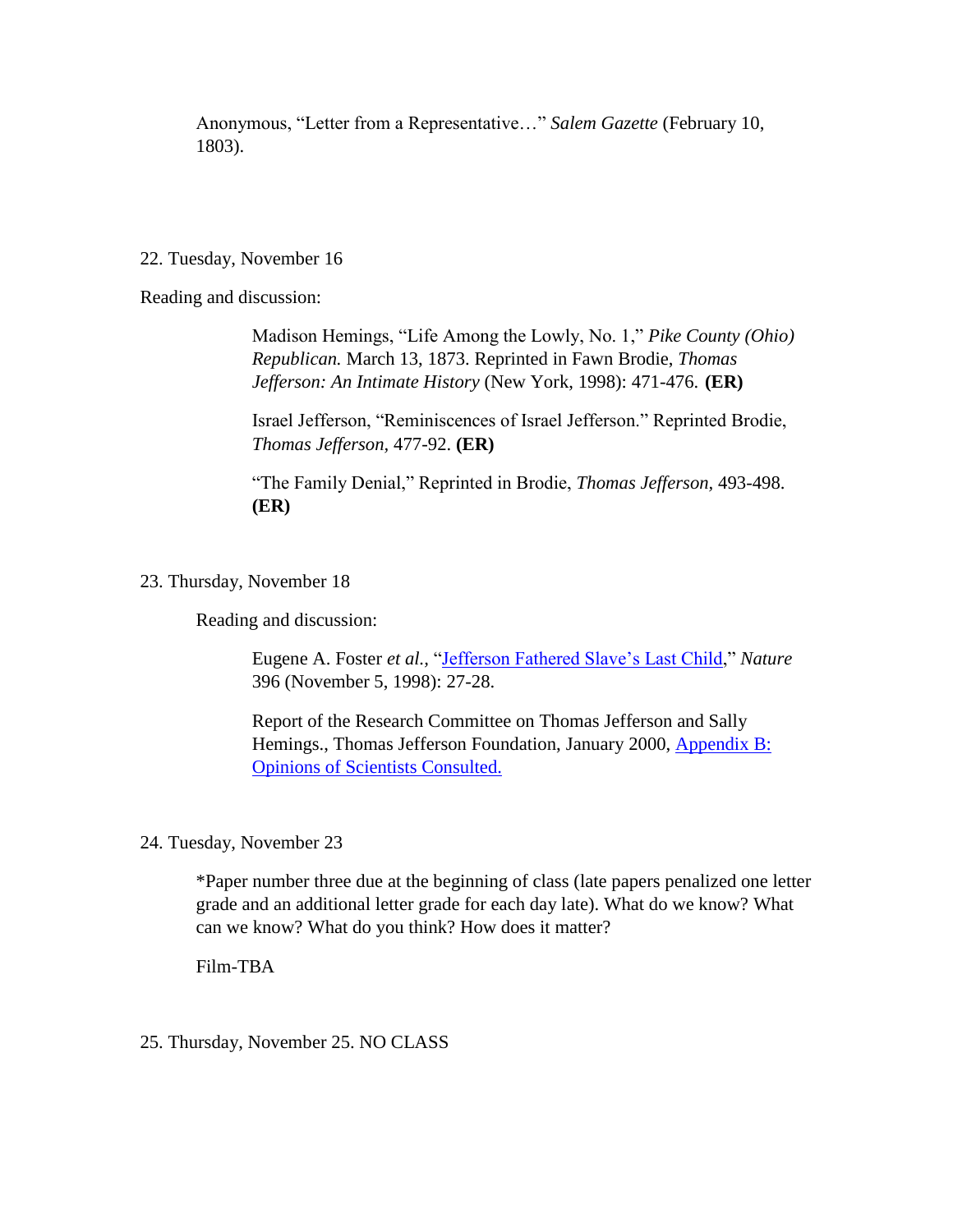#### 26. Tuesday, November 30

Reading and discussion:

James Parton, *Life of Thomas Jefferson: Third President of the United States* (New York, 1902): 567-570.

Douglass Adair, "The Jefferson Scandals," in *Fame and the Founding Fathers*, Trevor Colbourn ed. (New York, 1974): 160-91. **(ER)**

\*Paper number three returned.

## 27. Thursday, December 2

Reading and discussion:

Joseph Ellis, *American Sphinx: The Character of Thomas Jefferson* (New York, 1997): 216-220. **(ER)**

Eric S. Lander & Joseph J. Ellis, "Founding Father," *Nature*, **396** (November 5, 1998): 13-14.

Annette Gordon-Reed, *Thomas Jefferson and Sally Hemings: an American Controversy.* (Charlottesville, 1997; 2000): *vii-xiii.* **(ER)**

Annette Gordon-Reed, *The Hemingses of Monticello* (New York, 2008): 21-32. **(ER)**

## 28. Tuesday, December 7

Reading and discussion:

Jill Lepore, "President Tom's Cabin: Jefferson, Hemings, and a Disclaimed Lineage," *The New Yorker,* September 22, 2008.

William G. Hyland Jr., *In Defense of Thomas Jefferson: The Sally Hemings Sex Scandal* (New York, 2009): 1-12, 76-93. **(ER)**

\*Revised paper number three and the first draft returned to you are due at the beginning of class.